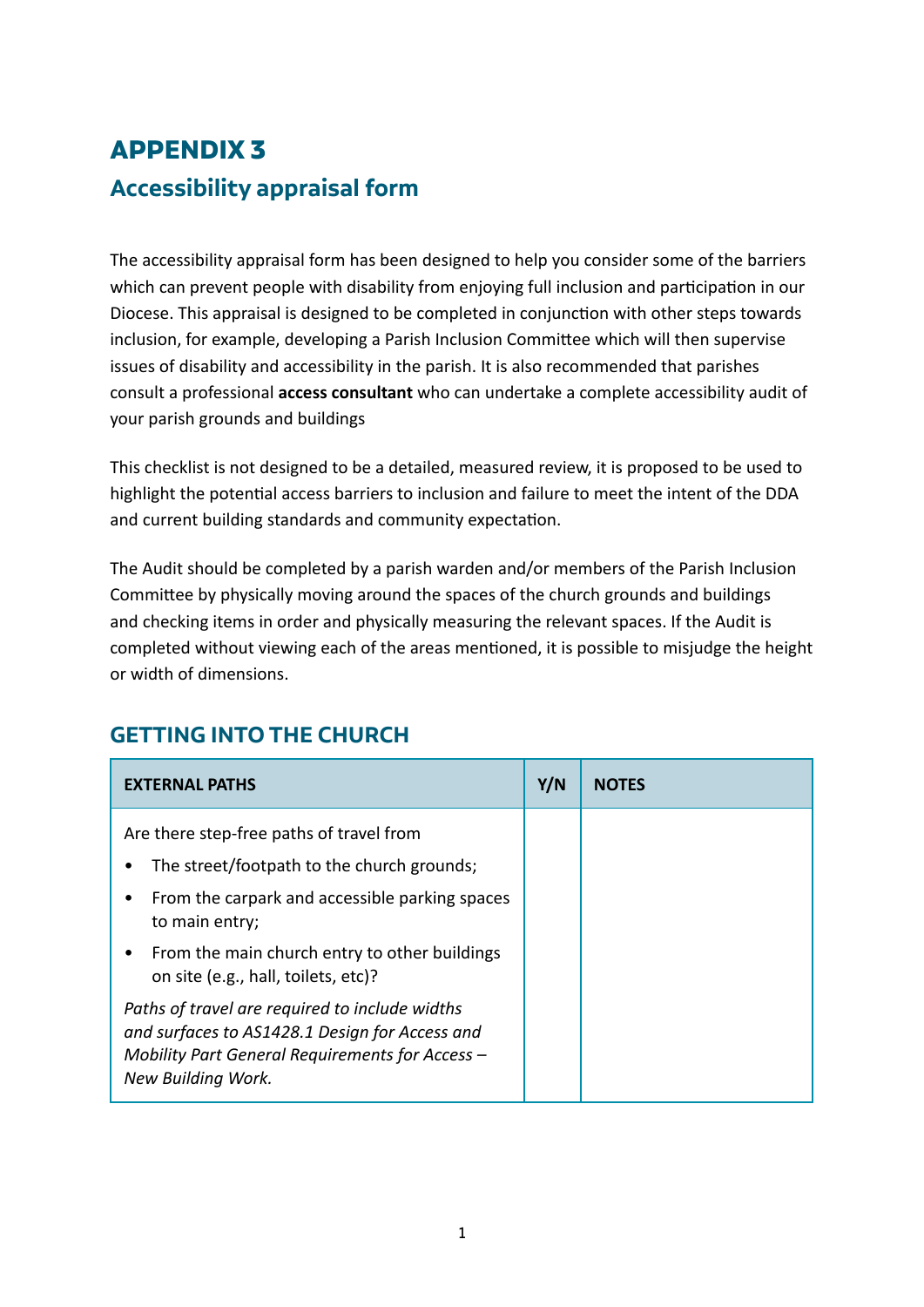| <b>VERTICAL ACCESS</b>                                                                                                                                                                                                                                                                                             | Y/N | <b>NOTES</b> |
|--------------------------------------------------------------------------------------------------------------------------------------------------------------------------------------------------------------------------------------------------------------------------------------------------------------------|-----|--------------|
| Is there a step-free access to the main church<br>building? (e.g., ramps or lifts).                                                                                                                                                                                                                                |     |              |
| Ramps greater than 1900mm in length require<br>a maximum gradient of 1:14 and must include<br>handrails on both sides, landings with circulation<br>space that facilitates turning or resting and tactile<br>ground surface indicators (TGSI) top and bottom to<br>provide hazard warning to people who are blind. |     |              |
| Ramps including kerb ramps, threshold ramps<br>and walkways with gradients shallower than<br>1:20, should include dimensions and gradients<br>that comply with AS1428.1 Design for access and<br>mobility Part General requirements for access -<br>New building work.                                             |     |              |
| If steps are provided as alternate paths of travel<br>on the site, do they include handrails on both<br>sides, opaque risers, highlighting slip resistant<br>strips on the tread edge and tactile ground surface<br>indicators top and bottom to meet the BCA and<br>requirements of AS1428.1 clause 11?           |     |              |
| Note: modification of stairs should be undertaken<br>only if existing stairs can be made fully compliant,<br>this includes constant riser and tread heights.                                                                                                                                                       |     |              |

| <b>PARKING</b>                                                                                                                                            | Y/N | <b>NOTES</b> |
|-----------------------------------------------------------------------------------------------------------------------------------------------------------|-----|--------------|
| Is there accessible parking? Do accessible space(s)<br>include an adjacent space or shared zone to allow<br>a person to enter and exit the vehicle?       |     |              |
| Parking space dimensions and shared zones are<br>required to meet AS2890.6 Parking facilities Part 6:<br>Off-street parking for people with disabilities. |     |              |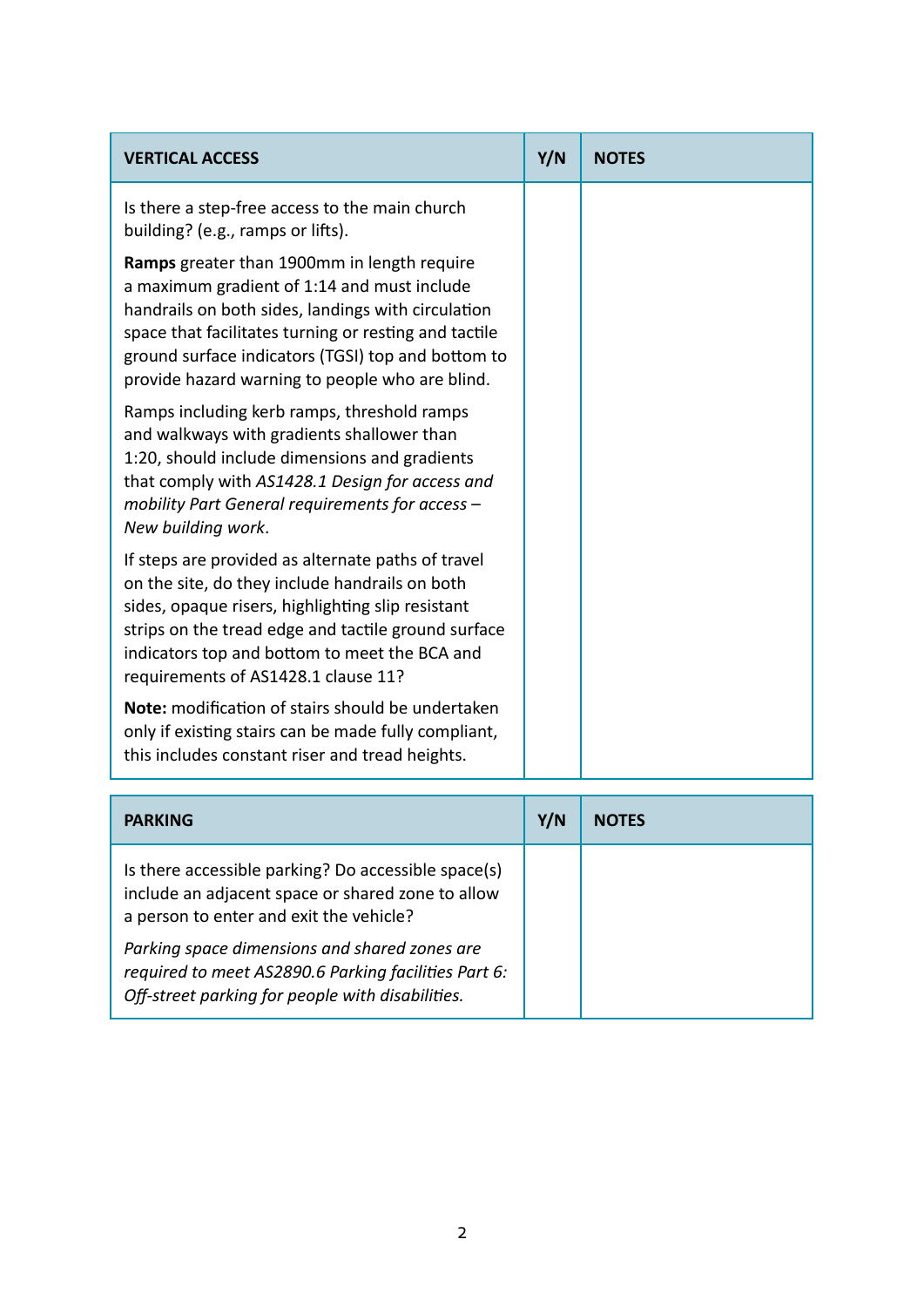| <b>BUILDING ENTRIES</b>                                                                                                                                                                                                                       | Y/N | <b>NOTES</b> |
|-----------------------------------------------------------------------------------------------------------------------------------------------------------------------------------------------------------------------------------------------|-----|--------------|
| Is there a step at the main entry door to the<br>church building? (Entry doors should have a level<br>threshold with a maximum of a 5mm lip allowed at<br>bevelled abutting surfaces).                                                        |     |              |
| Does the entry door include a clear door opening<br>of minimum 850mm at the active leaf?                                                                                                                                                      |     |              |
| Is there circulation space on the latch side of the<br>door to allow someone using a wheelchair to<br>independently reach the door handle?<br>Door circulation space are detailed in AS1428.1<br>Design for access and mobility Part: General |     |              |
| requirements for access - New building work.                                                                                                                                                                                                  |     |              |
| Are 50% of the entries within 50m of each other<br>accessible?                                                                                                                                                                                |     |              |
| Are there signs identifying alternate accessible<br>links and entries?                                                                                                                                                                        |     |              |

## **INSIDE THE CHURCH**

| <b>TOILETS</b>                                                                                                                                                 | Y/N | <b>NOTES</b> |
|----------------------------------------------------------------------------------------------------------------------------------------------------------------|-----|--------------|
| Is there a step free path of travel to the toilets?                                                                                                            |     |              |
| Is there a unisex accessible toilet that includes<br>circulation space to allow a person using a<br>wheelchair to enter the room, use the WC pan and<br>basin? |     |              |
| Unisex accessible sanitary facilities including<br>circulation space and fitout requirements are<br>detailed in AS1428.1.                                      |     |              |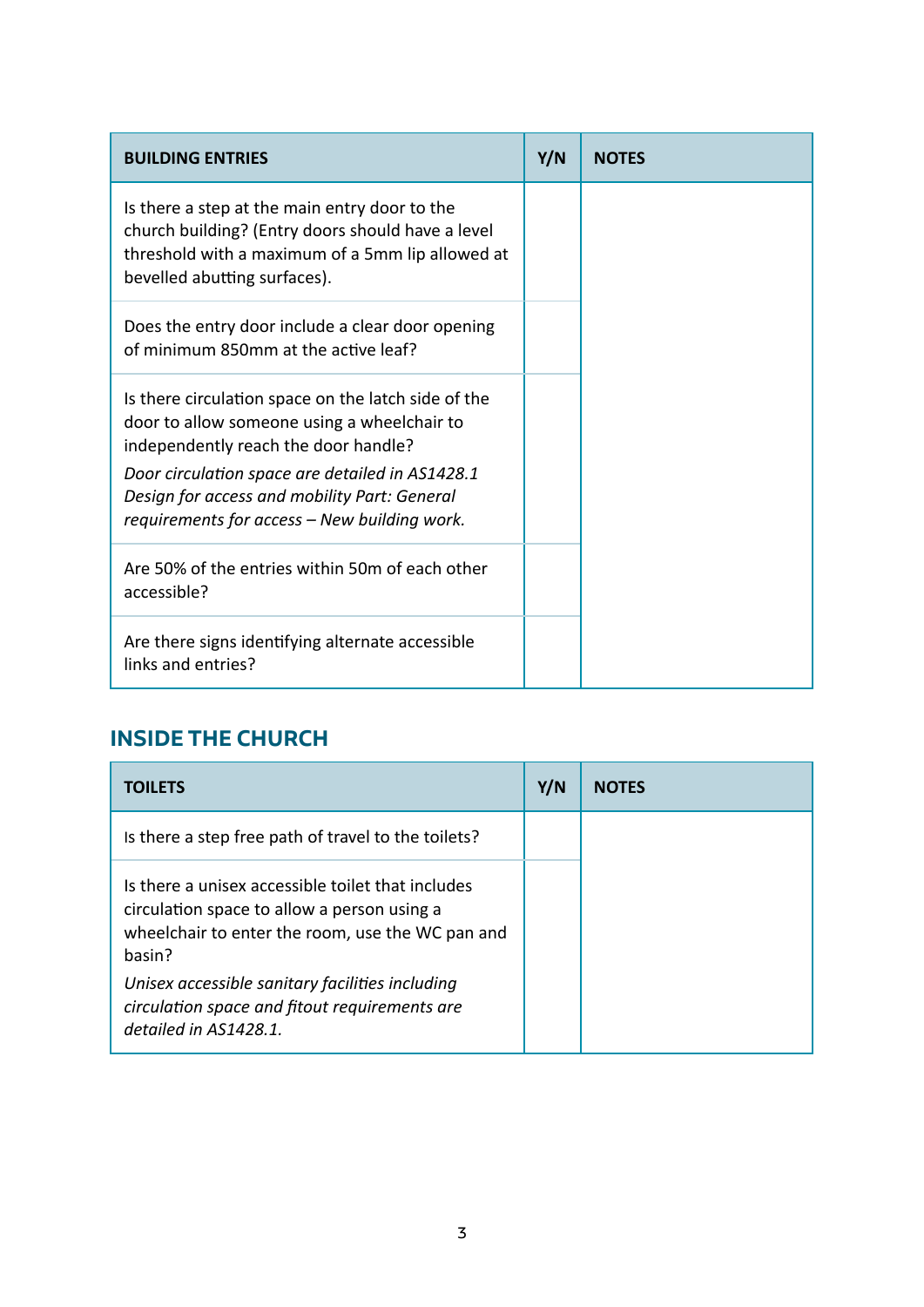| <b>INTERNAL PATHS OF TRAVEL</b>                                                                                                                                                 | Y/N | <b>NOTES</b> |
|---------------------------------------------------------------------------------------------------------------------------------------------------------------------------------|-----|--------------|
| Are step free links provided to a range of spaces<br>within the building, including to any stage or<br>elevated area?                                                           |     |              |
| When inside the church buildings are there step<br>free paths of travel, with circulation space to<br>manoeuvre into a wheelchair seating space and<br>allow others to pass by? |     |              |
| Do the allocated spaces for people using<br>wheelchairs have good sight lines to the front of<br>the building and can the person using the space sit<br>adjacent other people?  |     |              |

| <b>SEATING</b>                                                                                                                                                                                                                                                                                                                            | Y/N | <b>NOTES</b> |
|-------------------------------------------------------------------------------------------------------------------------------------------------------------------------------------------------------------------------------------------------------------------------------------------------------------------------------------------|-----|--------------|
| Where fixed seating is provided are wheelchair<br>seating spaces provided with circulation space to<br>facilitate access?<br>AS1428.1 details space requirements for<br>wheelchair seating spaces.                                                                                                                                        |     |              |
| Is there an opportunity for people with ambulant<br>disabilities to access seats that are not on<br>extended paths of travel and seating includes<br>armrests and backrests?<br>(People who have mobility difficulties or limited<br>strength move on and off chairs more safely and<br>easily if they can use the armrests as leverage.) |     |              |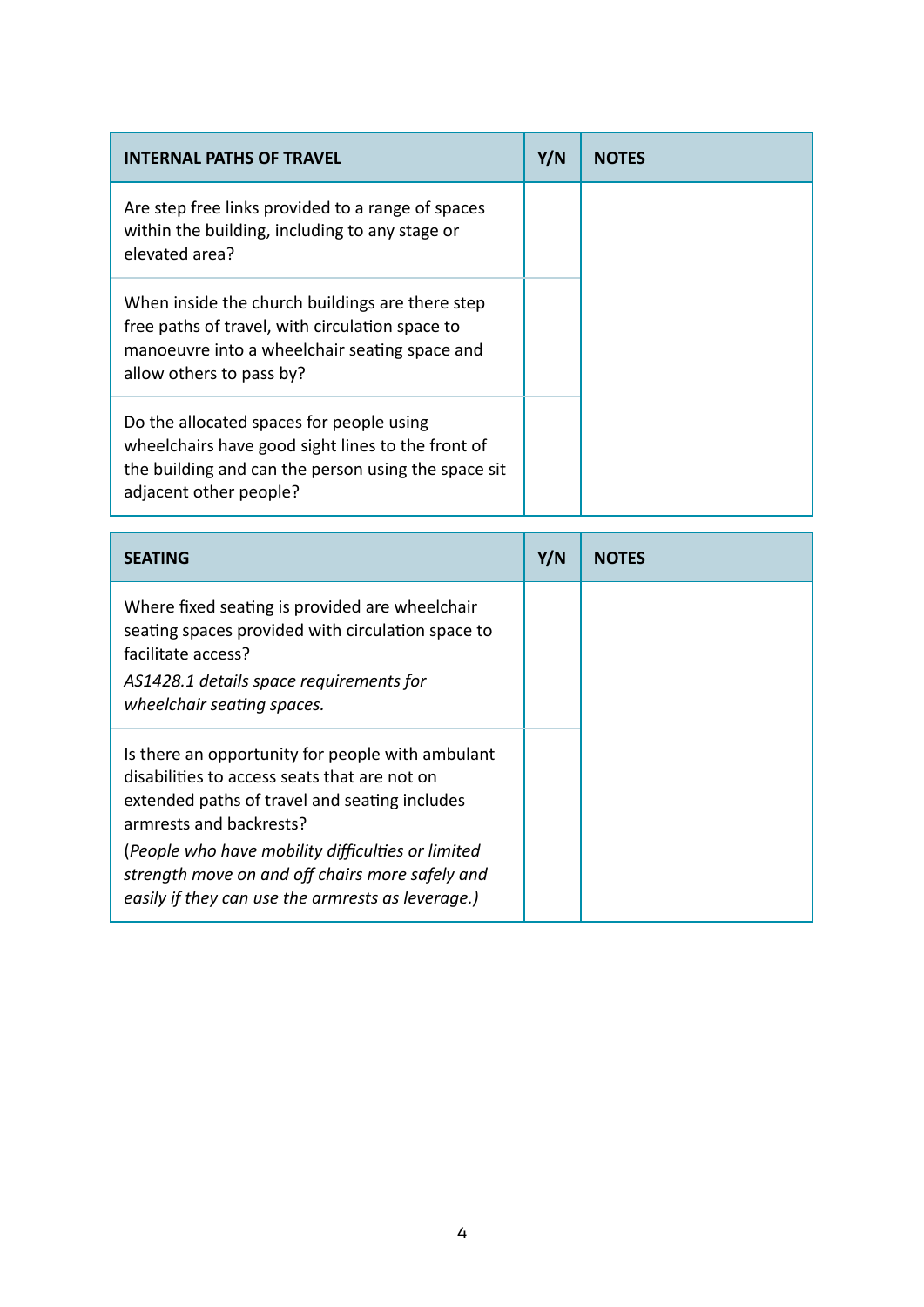| <b>HEARING AUGMENTATION</b>                                                                                                                                    | Y/N | <b>NOTES</b> |
|----------------------------------------------------------------------------------------------------------------------------------------------------------------|-----|--------------|
| Does the fixed PA system link to a hearing<br>augmentation system?                                                                                             |     |              |
| Are there signs to alert people to the type of<br>system and the are it covers?                                                                                |     |              |
| AS1428.5 Design for access and mobility Part<br>5: Communications for people who are deaf or<br>hearing impaired, details various systems and<br>requirements. |     |              |

| <b>FACILITIES FOR PEOPLE WHO ARE BLIND</b><br><b>OR HAVE LOW VISION</b>                        | Y/N | <b>NOTES</b> |
|------------------------------------------------------------------------------------------------|-----|--------------|
| Does your church have adequate lighting, signage<br>with Braille and tactile information, etc? |     |              |

| <b>EMERGENCY EXITS</b>                                                                                                                                                                                                                                                                                                                                                             | Y/N | <b>NOTES</b> |
|------------------------------------------------------------------------------------------------------------------------------------------------------------------------------------------------------------------------------------------------------------------------------------------------------------------------------------------------------------------------------------|-----|--------------|
| Does your church have adequate emergency exits?<br>To meet the objective of the DDA and AS3745<br>(2009) Planning for Emergencies in Facilities,<br>all users of the facility are to be provided with a<br>means of egress from the premises to a place of<br>safety. People with disabilities should be provided<br>with the same level of protection as other premises<br>users. |     |              |

## **ACCESSIBILITY OF COMMUNICATION**

| <b>PRINTED MATERIALS</b><br>(e.g., BIBLES, BULLETINS, etc.)                                                                                                                                | Y/N | <b>NOTES</b> |
|--------------------------------------------------------------------------------------------------------------------------------------------------------------------------------------------|-----|--------------|
| Are there large print pew Bibles available?                                                                                                                                                |     |              |
| Are there large print versions of any printed<br>materials (e.g., Bulletins/notices, orders of service,<br>event flyers, etc. [large print must be at least<br>18-point sans serif fonts]) |     |              |